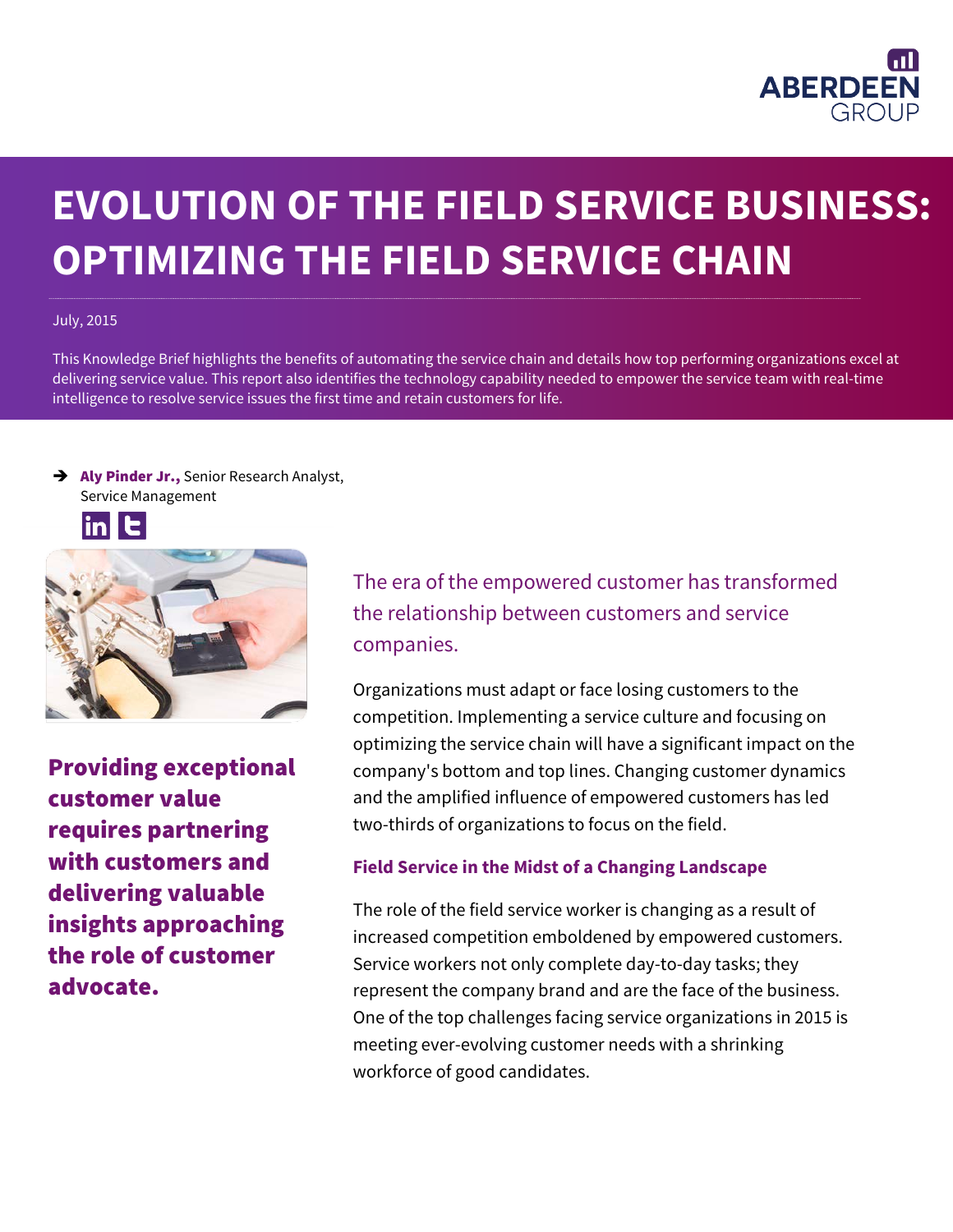Companies with a service component must focus on evolving their people, processes, and technology in order to remain competitive and differentiate their business. Field service workers must become customer advocates, partnering with customers to deliver valuable insights. They are also the first to identify additional revenue opportunities while taking service calls. But poor visibility into service resources and the field leads to inefficiencies affecting profitability, employee satisfaction/retention, and customer satisfaction. In the past, many service organizations were managed on clipboards and through spreadsheets. These tools have limitations that restrict executive insight. Top performing organizations have migrated from paper-based processes to ensure errors are not being made or redundant work isn't being scheduled. This increased efficiency helps drive worker productivity while increasing service profitability.

## **Figure 1: Top 5 Most Critical Metrics that Define Service Success**



Source: Aberdeen Group, July 2015



The Aberdeen Competitive Framework defines enterprises as falling into one of the following three levels of practices and performances; metrics used to determine performance were firsttime fix rate, worker utilization, and worker productivity:

- Best-in-Class: Top 20% of performers
- Industry Average: Middle 50% of performers
- Laggards: Bottom 30% of performers

increase in service

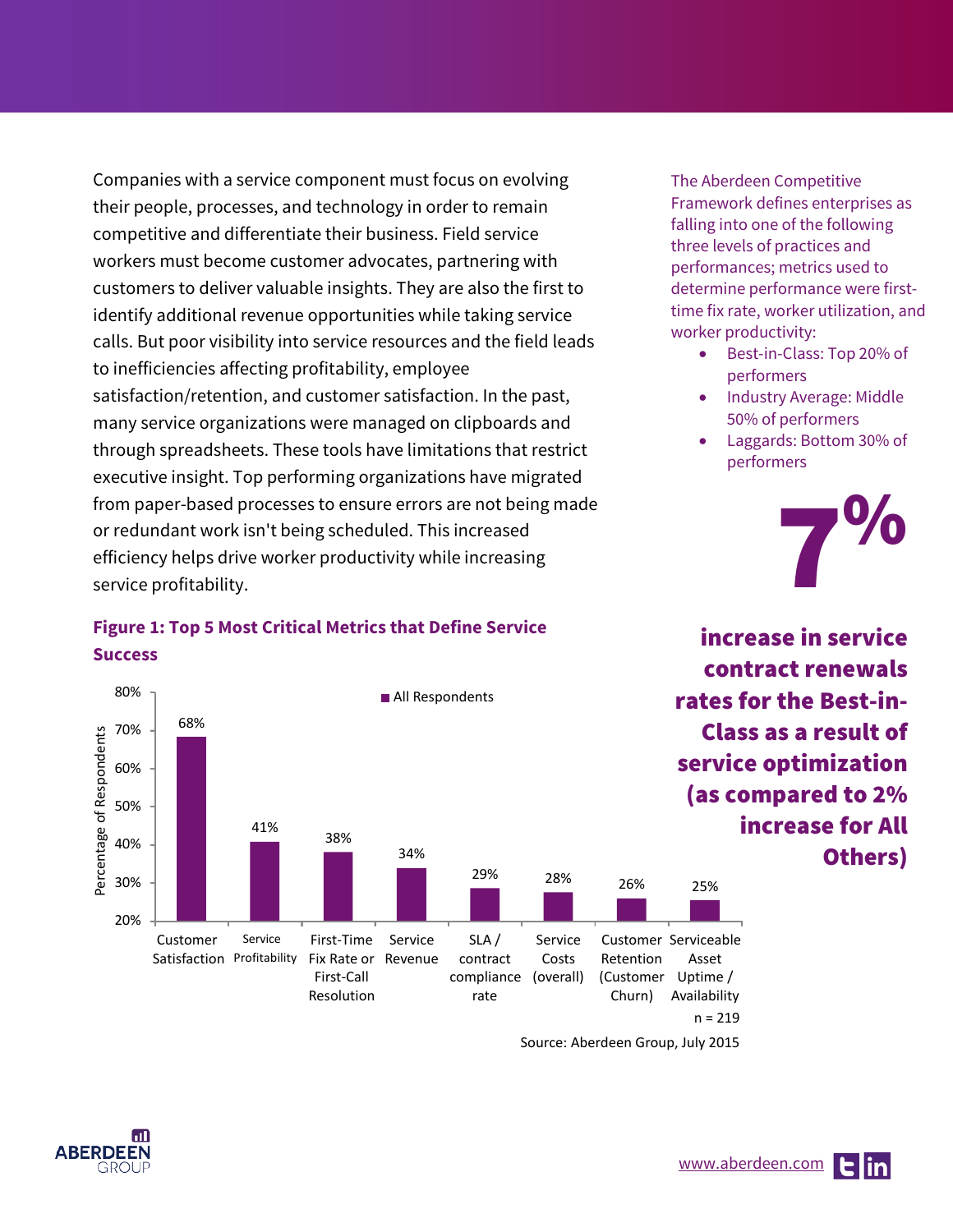48%

service margin for Best-in-Class firms as a result of a focus on service optimization

But these revenue opportunities do not arise out of thin air. In order to reap the rewards of revenue and increased profitability, the Best-in-Class have had to excel at satisfying customer needs (Figure 1). Not too long ago, service organizations solely looked at their internal processes to define a successful operation. In 2015, this model can't exist.

The customer has to be first in the minds of senior executives and the service team. Organizations that focus on the customer are much more likely than their peers to achieve the revenue goals of the C-suite (see sidebar data point).

#### Steps to Automating and Optimizing the Service Chain

Transforming the service chain requires changes that impact the entire organization. Historically, service has been focused on operational efficiency with lesser focus on the customer-facing impact. As seen earlier, this is no longer the measure of success. In order to evolve the business and optimize the service chain, top performing organizations have enacted the following best practices:

**Implementation of technology:** Due to the adoption and advancements of mobility, the first step to optimization requires the implementation of technology tools. Many organizations still find technology to be a challenge as a result of insufficient infrastructure to support the changing needs of the team. However, the Best-in-Class have prioritized technology. These organizations have stated that their top strategy for growth is to invest in mobile tools to provide service workers with better access to information (44% of Bestin-Class respondents). Access to information in real-time via mobile tools empowers the service team with the right answers at the time of service, ultimately providing

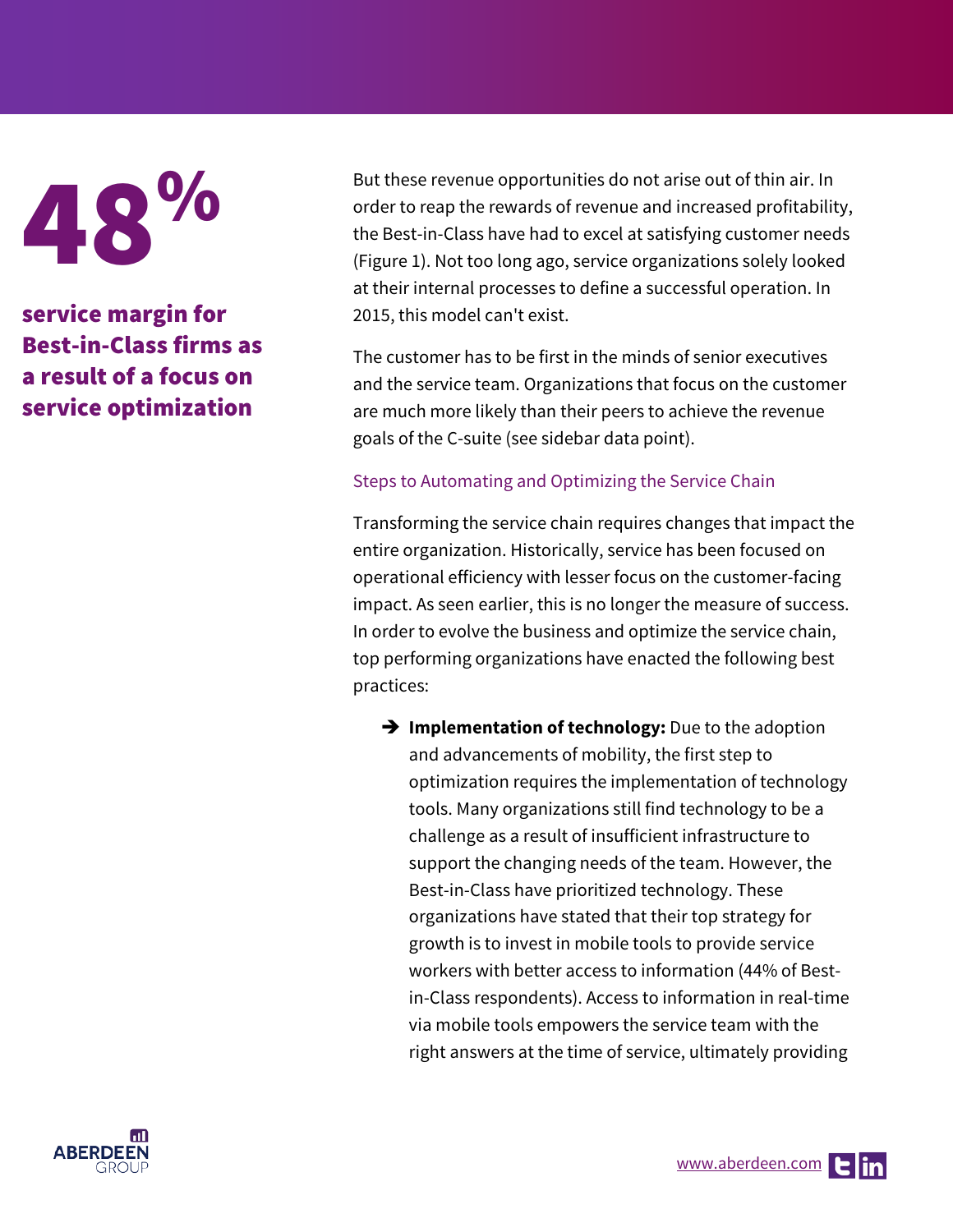greater levels of quality customer service and resolution on a first visit.

- **Focused alignment of the service team, processes, and technology:** Service is not only important to the customer; it is integral to the sustainability of the organization as a whole. Service, on average, drives 10% higher margins than products for organizations. But in order to gain this level of profitability, the service team, the automated tools supporting them, and the processes that drive efficiency must all be on the same page. For example, if the service team doesn't adopt the technology tools rolled out, the value of the latest mobile devices will be lost. Also, if there are no processes in place to connect the data captured in the field with the back end systems, valuable customer data will be lost.
- **Focus on the development and incentives for the field workers to provide a Best-in-Class customer experience and identify up-sell/cross-sell**

**opportunities.** The top three goals for service are to improve customer satisfaction/loyalty, drive service productivity, and drive revenues. All three of these goals are intertwined, but without the right incentives or development initiatives it will be tough to achieve any. Service workers are on site with customers much more often than sales people, and the service team also has the trust and confidence of the customer which is immeasurable. Top performing organizations ensure that the service team has the tools and the incentives to drive business through their daily interactions with customers. The Best-in-Class are twice as likely as peers to incent service workers to identify cross- and up-sell opportunities (i.e., either direct sell or lead generation for sales team). This identification of opportunities is a value-

# Warranty and Contract Management 2015 Leaders Defined:

In January and February 2015, Aberdeen surveyed 95 end-user service and manufacturing organizations to understand the key trends in the service market. The performance metrics used to define the Leaders (top 35%) and Followers (bottom 65%) among these organizations are:

- 82% Customer Satisfaction rate, vs. 54% among Followers
- 5.1 days for warranty claims processing time, vs. 9.1 days for Followers
- 5.5% average year-overyear improvement in warranty-related repair/return costs, vs. 1.9% worsening among Followers

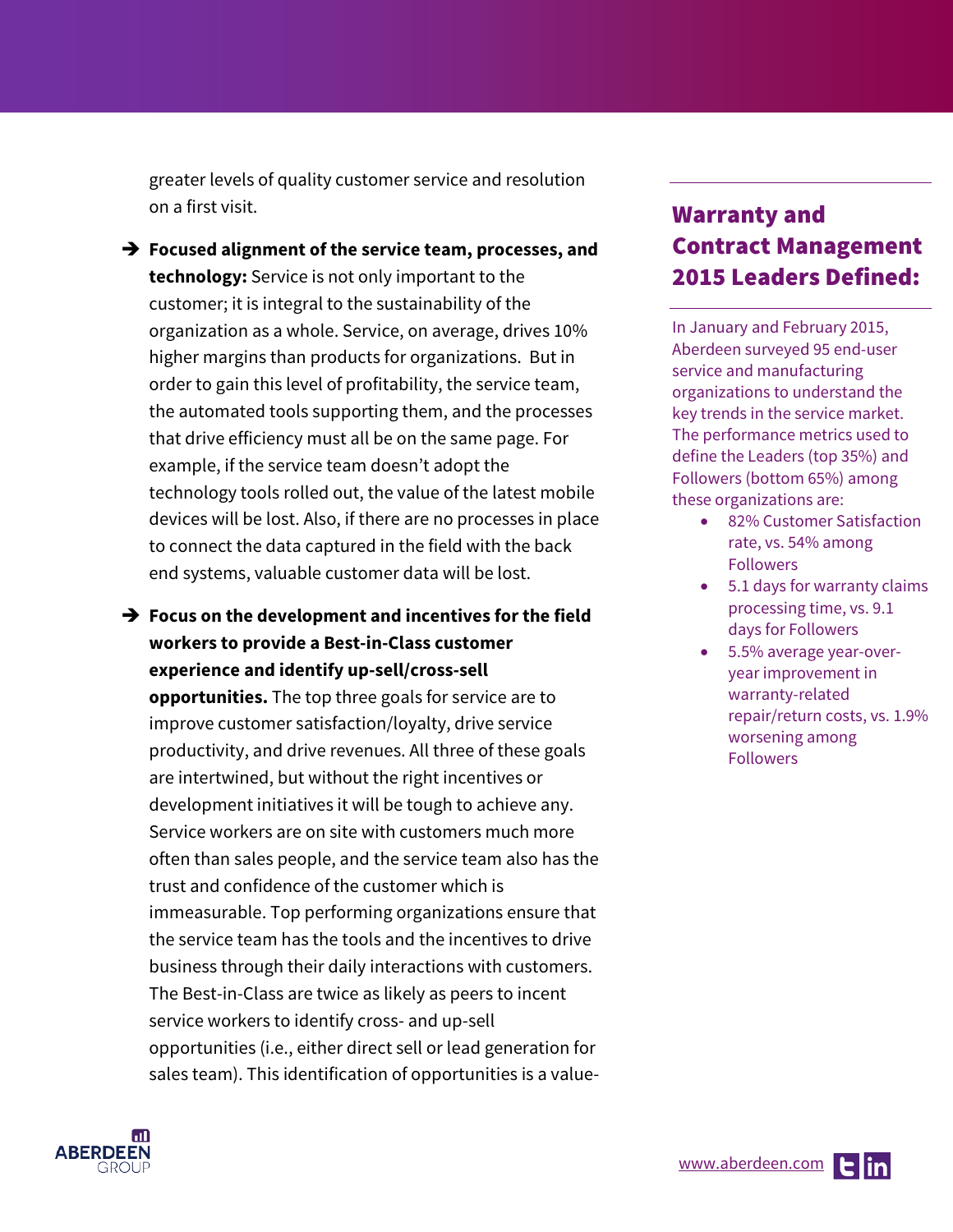add for customers as service workers can recommend services that the customer may not have been aware of such as training, reporting, and installation services. This level of interaction turns a service worker into a true partner and customer advocate.

 $\rightarrow$  Improve visibility into the service chain. Customers expect service to be delivered on their timetable. Waiting for resolution is no longer acceptable. In order to meet the fluctuating needs of customers, service has to be able to adapt and adjust in real-time. The migration to automated processes and tools provides a visibility into service. Automated tools have enabled a real-time view into service resources and mobile assets, providing managers and the front line with information into when service can be completed and how it can be managed more efficiently. These automated tools also connect the field with the back office, providing an information flow which allows the entire team the ability to support issue resolution. Access to the right information allows the entire team the ability to forecast future service needs, adapt to current resource levels, and ultimately, all work together to solve issues efficiently.

Incorporating the above steps to increase automation and optimization of the service chain has value, but the true importance is in the impact on business this transformation has on KPIs. The Best-in-Class, through a focus on optimizing the service chain, have been able to achieve a 17% increase in revenue amongst other improvements in key metrics (Figure 2).

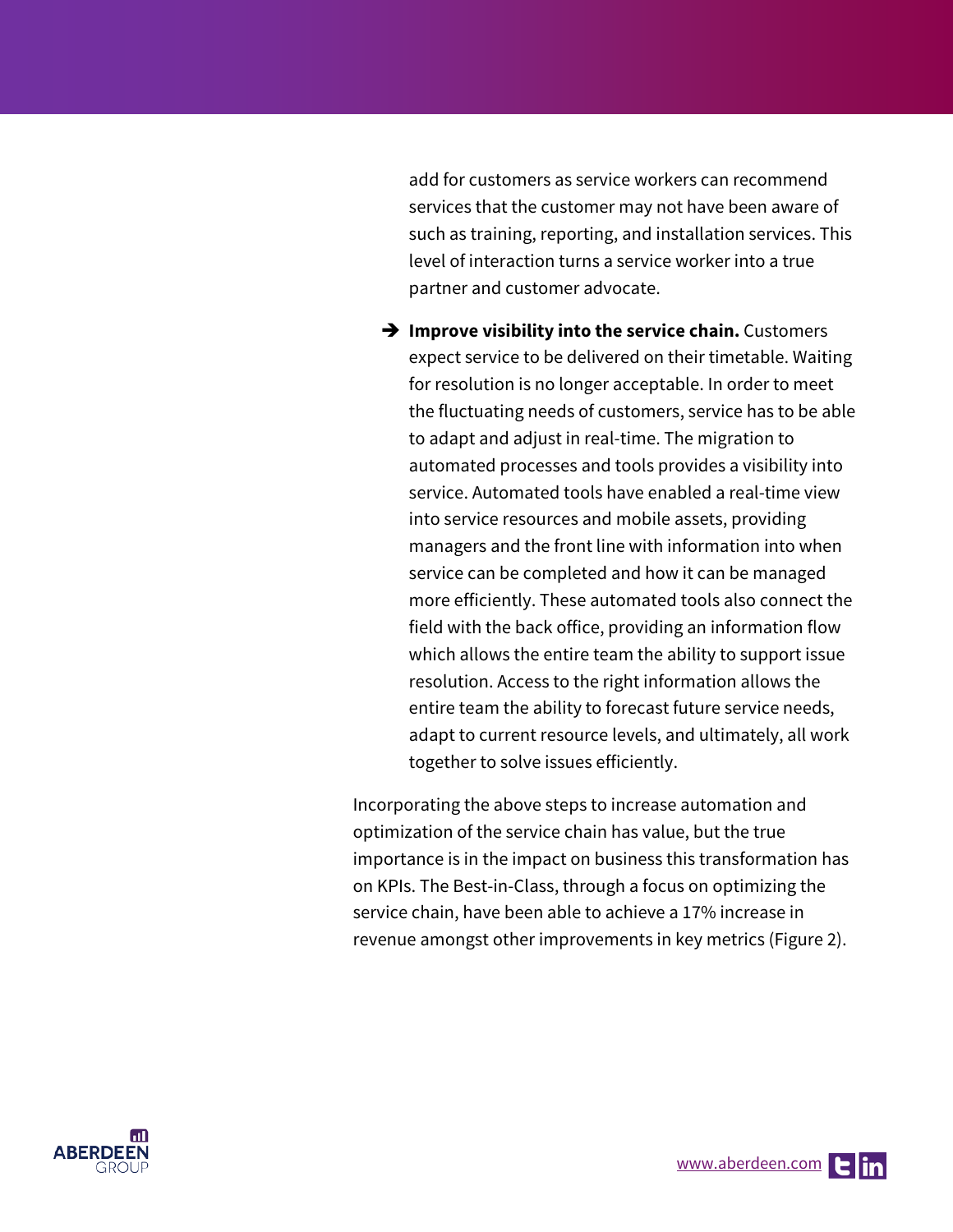

## **Figure 2: Business Gains from Focus on Service Optimization for the Best-in-Class**

Customer satisfaction remains the bell-weather of service leadership. But without efficient, productive, and profitable service teams, the organization will no longer be sustainable. Automation and optimization of the service chain enables success across all the key metrics that the service team is measured on.

### Enhanced Value Delivers the Level of Service Customers Demand

The relationship between customers and the service organization has changed. Social media has empowered the customer voice, and has also broadened access to options for whom they do business with. No longer can service organizations deliver just the minimum level of support to meet SLAs and assume customers will continue to be impressed. Service in 2015, and into the future, demands that organizations



Source: Aberdeen Group, July 2015